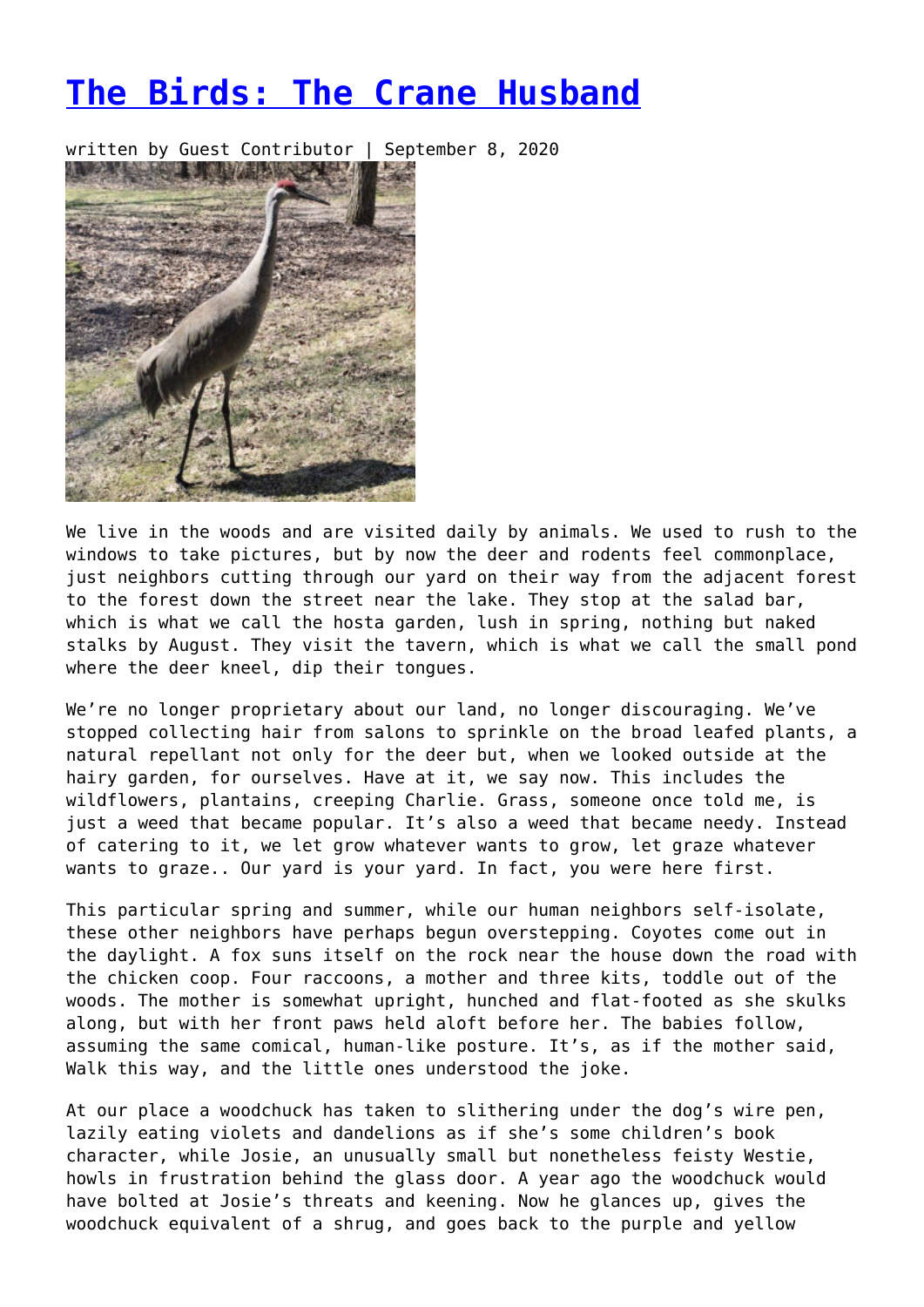weeds.

Something's changing. It feels like there's a revolution coming. A cute revolution, but a revolution nonetheless.

Last week two sandhill cranes and their colt came by, strutting into the yard. It was as if they were on vacation from their usual home, the creek a half mile off. It was as if they'd read some brochures and thought, This year—the woods! They toured the area, poking at the bergamot, considering the shed, meandering over to the decimated hostas the way tourists do when encountering ruins.

We've always had hordes of wild turkeys here, those gobbling blue dinosaurs, and a few green hummingbirds, but we've never had cranes, and, because I was home alone when they showed up, I took a few pictures to show my husband. As I aimed the phone's camera, the male crane bugled and charged. Like our doors, the walls of our house are, for the most part, glass, large windows uncurtained, unshaded, and the crane headed straight for the window I stood behind.

I took a step back. I apologized. Sorry for taking your picture without permission, I said as though I was a rare bird myself, the polite paparazzo. The crane wasn't the first animal I've tried to converse with. You should hear me with the dog.

But it turned out the crane wasn't upset with me. It was his own reflection he was coming for. An interloper, a menace, this other male crane. A threat to the female and baby, and he attacked the glass with his blade of a beak, pounding, jackhammering, and the mother took the colt beneath her tremulous wing and she gobbled like a turkey, and Josie came running, barking. It was cacophonous, this war initiated by this crane, and it was impossible not to think of the old Pogo comic strip: We have met the enemy and he is us. Pogo, a possum; we have possums here too.

Later when I tell this story to a friend over FaceTime, because we're both avoiding the world in an attempt to stay healthy, she'll say, Oh, you must have been so worried the crane was going to hurt himself. I wish this was true. The fact is I was worried he'd break our window. I was worried about the mess of it, the expense of it, the invitation it would present to the neighbors I've yet to make peace with: the divebombing moths, the vicious wasps, the relentless mosquitos.

You'd think the proximity of a gesticulating human being and the earsplitting growls of her ferocious little dog might frighten a crane away, but, while this one obviously didn't understand the reflective qualities of glass, he did have a firm grasp on its impermeability. It seemed I needed to go outside to shoo him off. The idea frightened me. I'm not much taller than five feet and he wasn't much shorter. And I had no weapon like that beak. But I braved it, went into the yard, yelling and waving my arms, and he looked at me the way the woodchuck looks at my dog—aware, but who cares—and then he resumed attacking his enemy.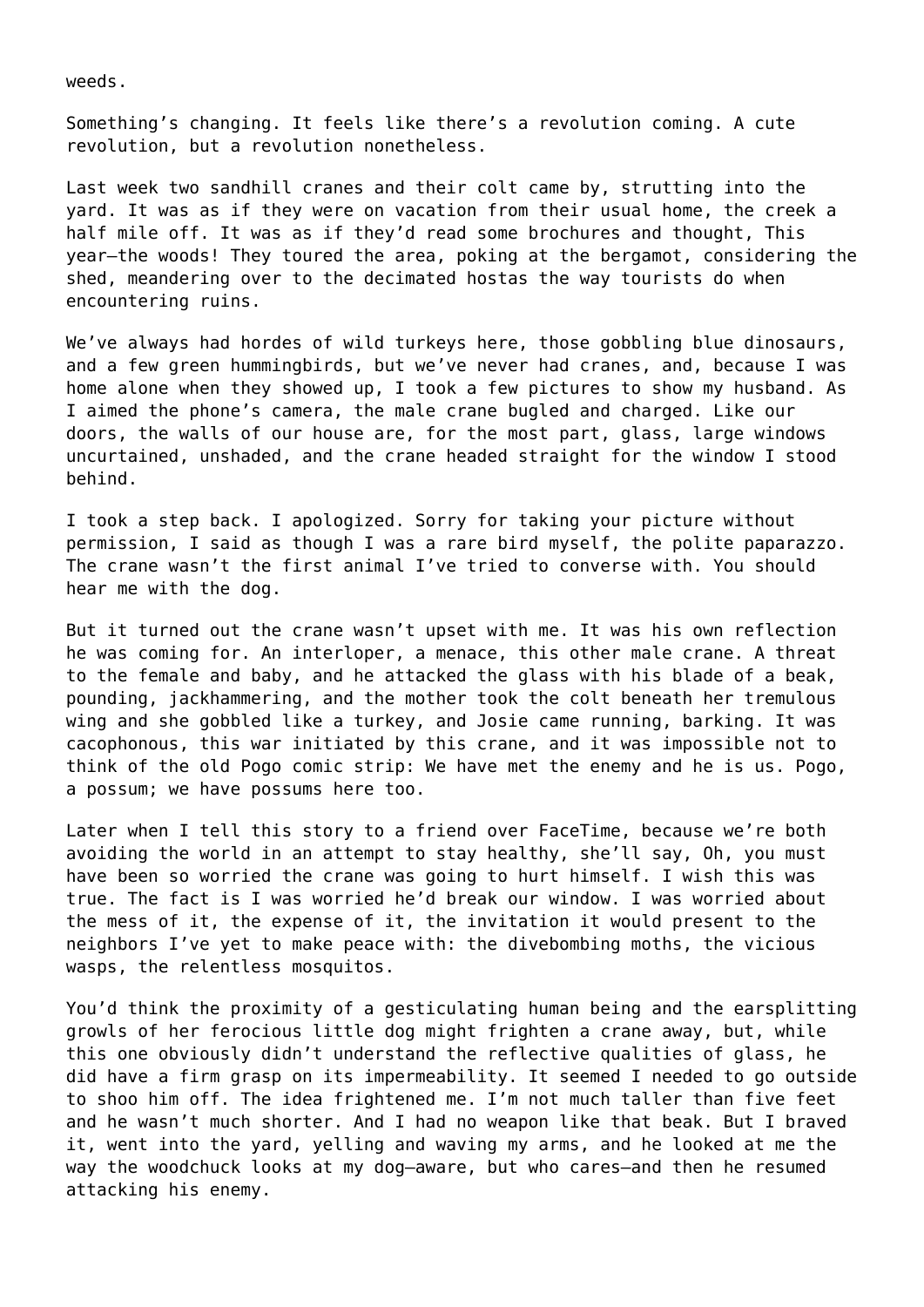The female and baby did react to me though. They caromed to the right, to the left, then pitched themselves into the bergamot patch where the little one, orange as sunrise, became invisible. The mother's head stuck up above the foliage. Below it, her wings churned, and there was a flurry of hummingbirds and butterflies and bees, feathered wings and finger-nail wings, chirring and flapping and fleeing.

It was then that I saw my husband rush into the room. He still wore his mask and he had a knife. He also had a huge cardboard box, long, the kind skis come in. He sliced its seams open, leaned the flattened cardboard against the large window.

Then it was done. Reflection obliterated, crane family reunited, vacation resumed. The bees, at least, returned to the bergamot.

There is, I suppose, a metaphor here, but I don't know what it is, don't know if it has to do with the foolishness of warfare, the foolishness of selfhatred, or the foolishness of living in the woods without investing in window treatments. I also know that cranes are symbols of long life and good fortune, and I'd like to think one of those things had come knocking on our window—luck or, even better, the end of a pandemic—but I know better than that. The crane wasn't a symbol. The crane was a crane.

I understood this because of who we are, my husband and me. We're those people who follow the news closely, perhaps too closely for their own good. Night after night we watch members of our own species on our TV screen behaving in ways that frighten and infuriate us. We shout at our leaders, at the people who've enabled them. But sometimes, when the sun has set, before we've turned on the lights, we see our reflections in that screen. We, too, have met the enemy. We, too, know who it is.

When we adopted the dog, an unwanted litter runt, her vet told us our most important job was to keep her from being frightened. She's a stalwart little being and not much scares her, but we do take turns holding her through fireworks and thunderstorms. We rock her and she hides her head against us and pretends, to the extent she's able, that it will be all right.

We can't cradle the wildlife. We can only do the smallest things. The cardboard remained in place for several days after the cranes showed up. Then we hung curtains.